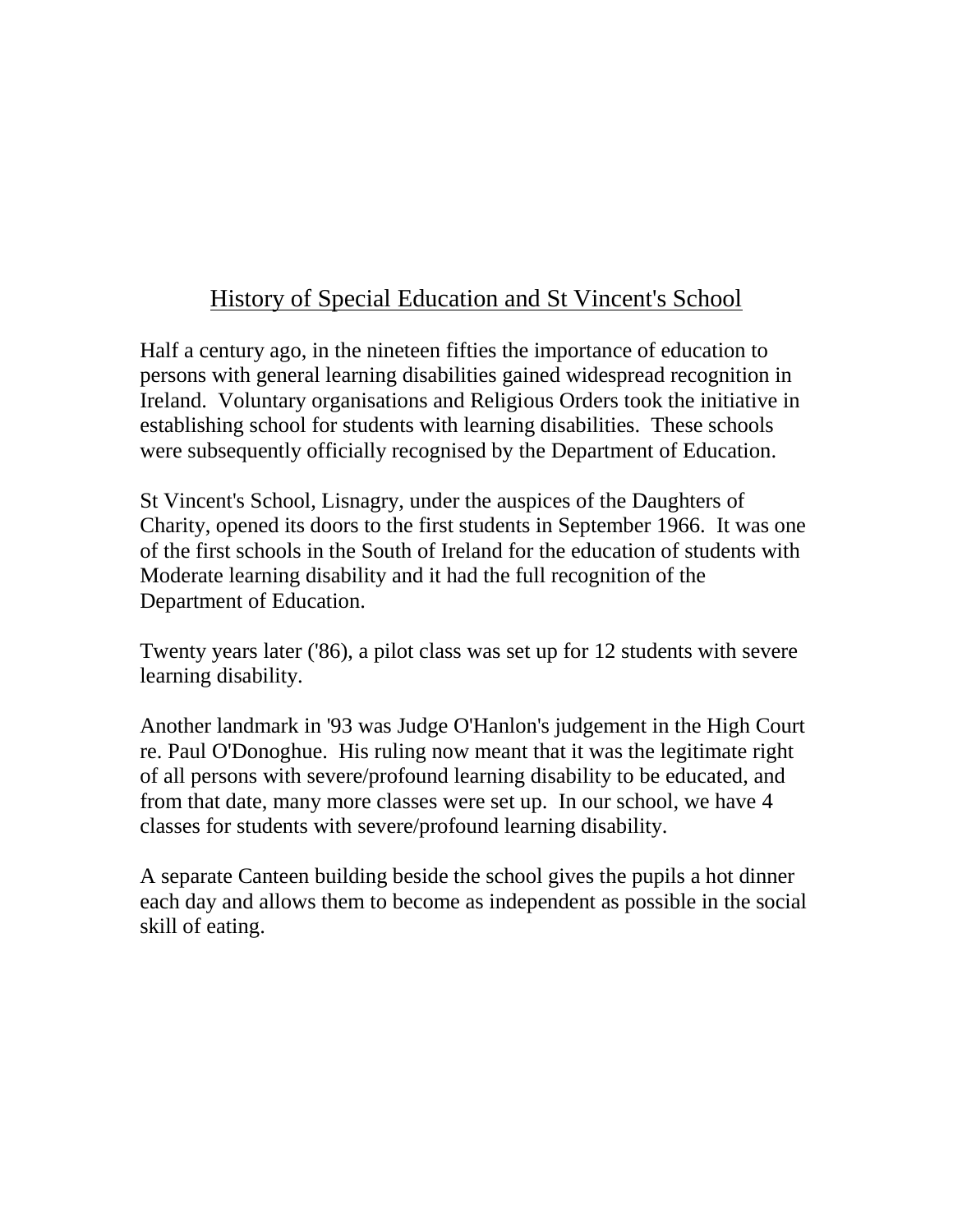In September 1999, our school set up a Resource Room in St Vincent's School, to meet the more profound and urgent needs of our students.

An Occupational Therapy Room was developed within the School Canteen in 2002 where individual sessions for students take place.

The OPW replaced 25 year old pre-fabs in 2003.

September 2004 a Junior and Senior Autistic Spectrum Disorder class was set up by the DES.

Our new Playground "Leprechaun land" was opened in November 2005 and a "Tranquillity Room" was also set up.

### SERC REPORT

Another very influential factor was the Report of the Special Education Review Committee published in 1993. This was of great importance to the further development of Special Education in Ireland (factor for). The Review Committee favoured Integration of students with special needs into main stream and I quote it said "as much integration as is appropriate and is feasible".

Two years later the White Paper on Education "Charting our Education Future" affirmed that its objective would be quote, "to ensure a continuum of provision for special educational needs ranging from occasional help within the ordinary school to full time education in a special school or unity". In "98 Michael Martin (our previous Minister for Education and Science) announced a number of special initiatives in support of integration of students with special education needs – Resource Teachers in mainstream and full-time and part-time Special Needs Assistants, Psychological Services were also established. The Education Act has now given practical effect to these recommendations

## Classes

Special schools like ours have students from  $4 - 18$  years. Our student population is very varied in level of functioning and potential. Pre-School for pupils with Autistic Spectrum Disorder (A.S.D.) was set up in September 2012. This caters for pupils from their third birthday and is a regional service run by the Department of Education & Skills.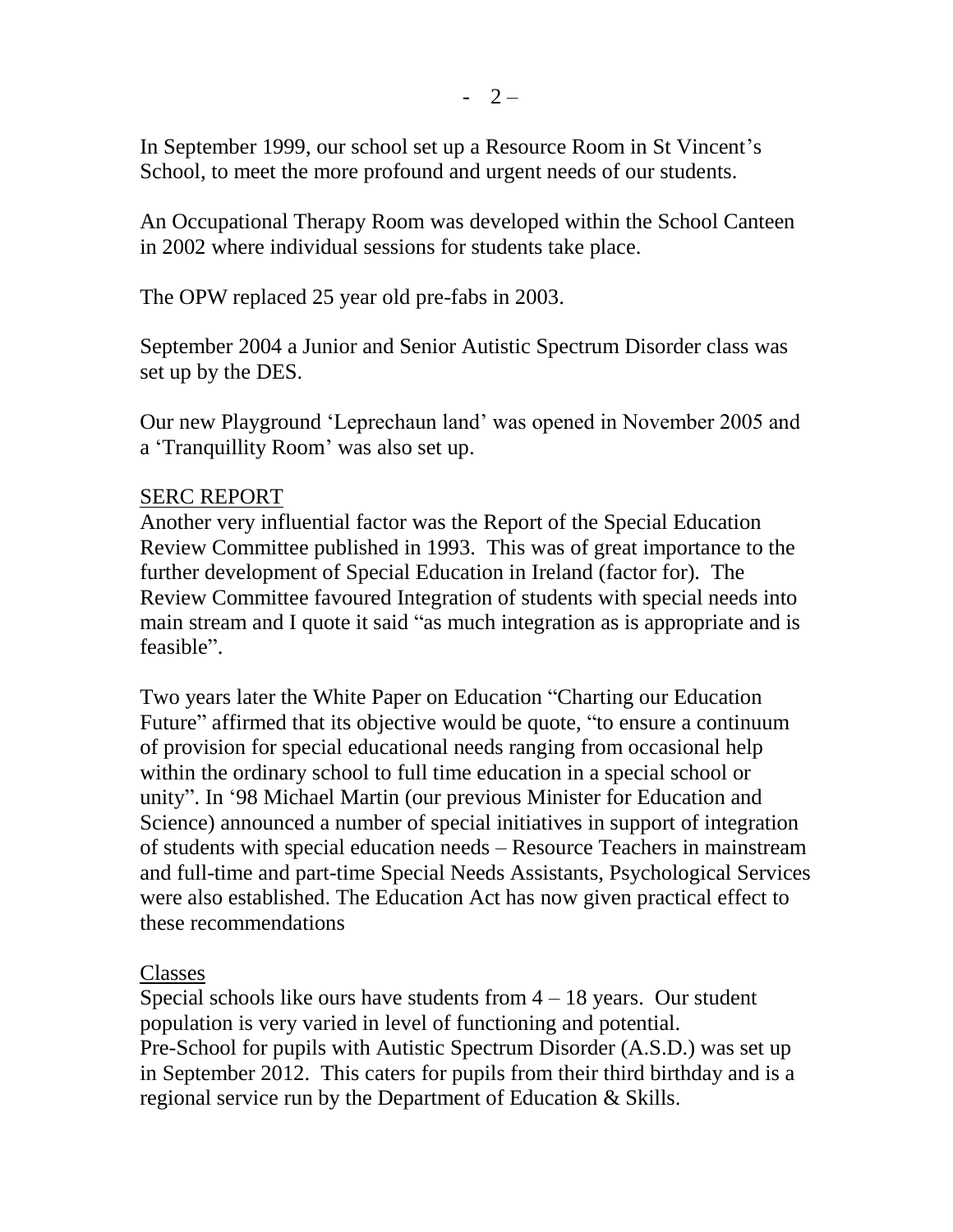### Types of Disability

In the early years many of the syndromes had not been diagnosed or named. But thankfully, today, we do know more about them and we are better informed in devising programmes to suit the student's individual needs.

### Curriculum

The Primary Curriculum was introduced in 1971, by the Department of Education, and, Curriculum Guidelines for pupils with moderate learning disabilities began to be introduced in 1978. An important principle in these guidelines was, quote, "children have needs as children - that have to be satisfied at school, as well as their needs as future adults". These are the guidelines our present curriculum is based on, but we then only received guidelines for 4 subject areas, credit for the expansion and update of the Curriculum since then must be given to the experience and expertise of teaching staff.

The following are the Curricular Areas that we cover in St Vincent's School and it would be similar to most schools in Special Education.

- 1. Communication & Language.
- 2. Social, Personal & Health Education (S.P.H.E.)
- 3. Mathematic.
- 4. Arts Education Visual Arts Music Drama.
- 5. Physical Education.
- 6. Religious Education.
- 7. Social, Environmental & Scientific Education (S.E.S.E.).
- 8. Home Economics.

### Communication & Language

This involves Oral Language and Literacy (Reading and Writing). Communication skills range from making eye contact and using gesture, signs and symbols to listening, speaking, reading and writing.

- 3 -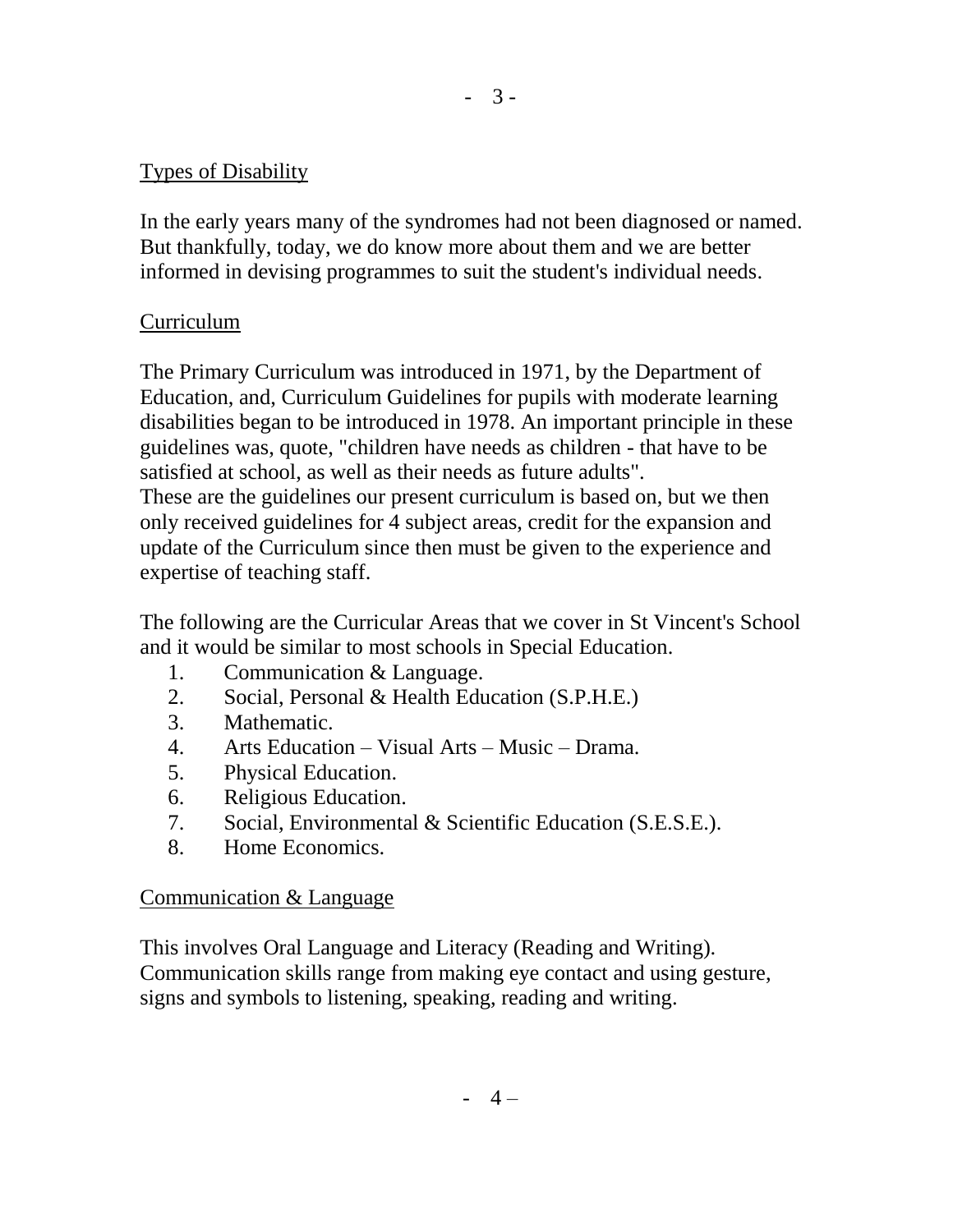### Social, Personal & Health Education (S.P.H.E.):

These skills range from toilet training, personal hygiene and self-help skills, mobility, feeding and dressing, awareness of feelings and body to social interaction with others which is very important. Home Economics is a very important subject.

### Mathematics

These are the skills to develop sensory awareness, perception of colour, pattern shape and position, sorting, grouping and classifying through to a variety of simple mathematical skills and social mathematics including money and time. (Dinner time - shopping - money)

#### Arts Education

Visual Arts, Music and Drama. (Students enjoy Art & Music but can be very limited in imagination and any form of Drama).

#### Physical Education:

These skills range from basic mobility, physical activation to participation in games - hockey, basketball, soccer, gymnastics, swimming and athletics. Many participate in Special Olympics.

#### Religious Education

We follow the Alive O Programme for Primary Schools. We have preparation for the Sacraments. We have assemblies and masses. We are awaiting the new programme being developed for Special Schools, which currently is in draft form.

### Social, Environmental & Scientific Education (S.E.S.E.)

This is presented under three headings: History, Geography and Science. S.E.S.E. contributes to the development of the child's awareness and